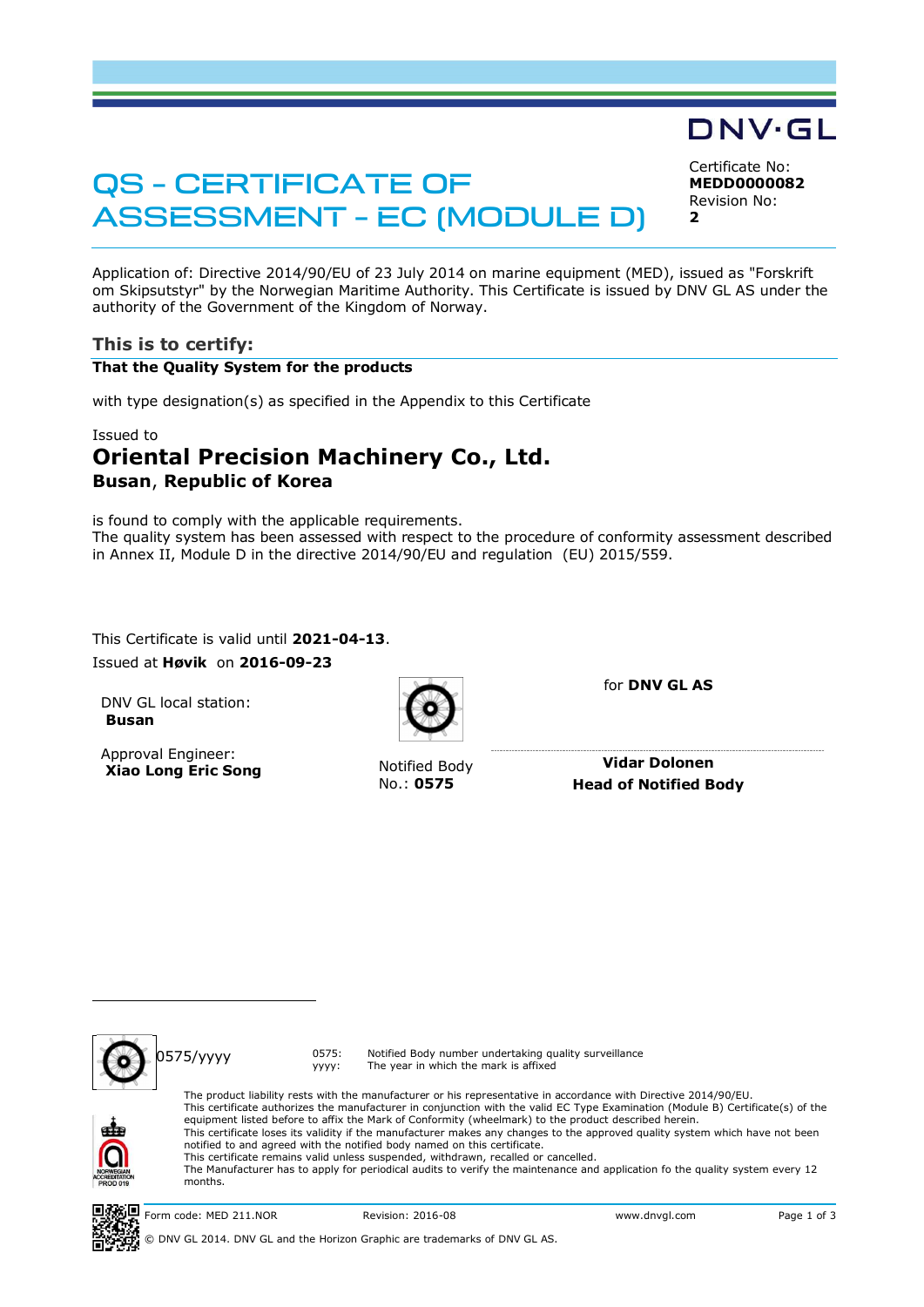Job Id: **344.1-003082-16** Certificate No: **MEDD0000082** Revision No: **2**

### **APPENDIX**

#### **Item no. A.1/1.21 Launching appliances using fall (davits)**

| <b>Type designation</b>                     | <b>EC Type-</b><br><b>Examination</b><br><b>Certificate No.</b> | <b>Expiry date</b> | <b>Notified</b><br><b>Body</b><br>No. | <b>USCG</b><br>approval<br>number |
|---------------------------------------------|-----------------------------------------------------------------|--------------------|---------------------------------------|-----------------------------------|
| HGD 057-24 $^{1/2}$                         | MEDB00000TW                                                     | 2021-04-13         | 0575                                  | N/A                               |
| HGD-062-26 $^{1, 2}$                        | MEDB00000TV                                                     | 2021-04-13         | 0575                                  | N/A                               |
| HGD-073-30 $1/2$                            | MEDB00000TU                                                     | 2021-04-13         | 0575                                  | N/A                               |
| HGD-082-30 $^{1,2}$                         | MEDB00000TM                                                     | 2021-04-13         | 0575                                  | N/A                               |
|                                             | Rev.1                                                           |                    |                                       |                                   |
| HGD-100-32 & BWE-17-030/180 <sup>1, 2</sup> | MED-B-9198                                                      | 2019-07-28         | 0575                                  | N/A                               |
| RD-2345 & RDW-23 $^{1/2}$                   | MED-B-9200                                                      | 2019-07-28         | 0575                                  | N/A                               |
| RD-23-38, RDW-23 $^{1/2}$                   | MED-B-9175                                                      | 2019-07-10         | 0575                                  | N/A                               |

#### **Item no. A.1/1.23 Launching appliances for free-fall lifeboats**

| <b>Type designation</b> | <b>EC Type-</b><br><b>Examination</b><br>Certificate No. | <b>Expiry date</b> | <b>Notified</b><br><b>Body</b><br>No. | <b>USCG</b><br>approval<br>number |
|-------------------------|----------------------------------------------------------|--------------------|---------------------------------------|-----------------------------------|
| $FD5900^{1/2}$          | MED-B-9201                                               | 2019-09-11         | 0575                                  | N/A                               |
| $FD7500^{1/2}$          | MED-B-9199                                               | 2019-07-25         | 0575                                  | N/A                               |
| $FD6700^{1,2}$          | MEDB00001KR<br>Rev.2                                     | 2019-04-09         | 0575                                  | N/A                               |

#### **Item no. A.1/1.24 Liferaft launching appliances**

| <b>Type designation</b>              | <b>EC Type-</b><br>Examination<br><b>Certificate No.</b> | <b>Expiry date</b> | <b>Notified   USCG</b><br>Bodv<br>No. | approval<br>number |
|--------------------------------------|----------------------------------------------------------|--------------------|---------------------------------------|--------------------|
| Davit LD-2338, Winch LDW-23 $^{1/2}$ | MED-B-8919                                               | 2019-03-18         | 0575                                  | N/A                |

#### **Item no. A1/1.41a Winches for survival craft and rescue boats: davit launched lifeboats**

| <b>Type designation</b>                 | <b>EC Type-</b><br><b>Examination</b><br><b>Certificate No.</b> | Expiry date | Notified<br><b>Body</b><br>No. | <b>USCG</b><br>approval<br>number |
|-----------------------------------------|-----------------------------------------------------------------|-------------|--------------------------------|-----------------------------------|
| BWE-08-031 & BWE-08-181 <sup>1, 2</sup> | MEDB00000TT                                                     | 2021-04-13  | 0575                           | N/A                               |
| BWE-10-030 / BWE-10-180 <sup>1, 2</sup> | MEDB00000TS                                                     | 2021-04-13  | 0575                           | N/A                               |
| BWE-15-030 / BWE-15-180 <sup>1, 2</sup> | MEDB00000TX                                                     | 2021-04-13  | 0575                           | N/A                               |